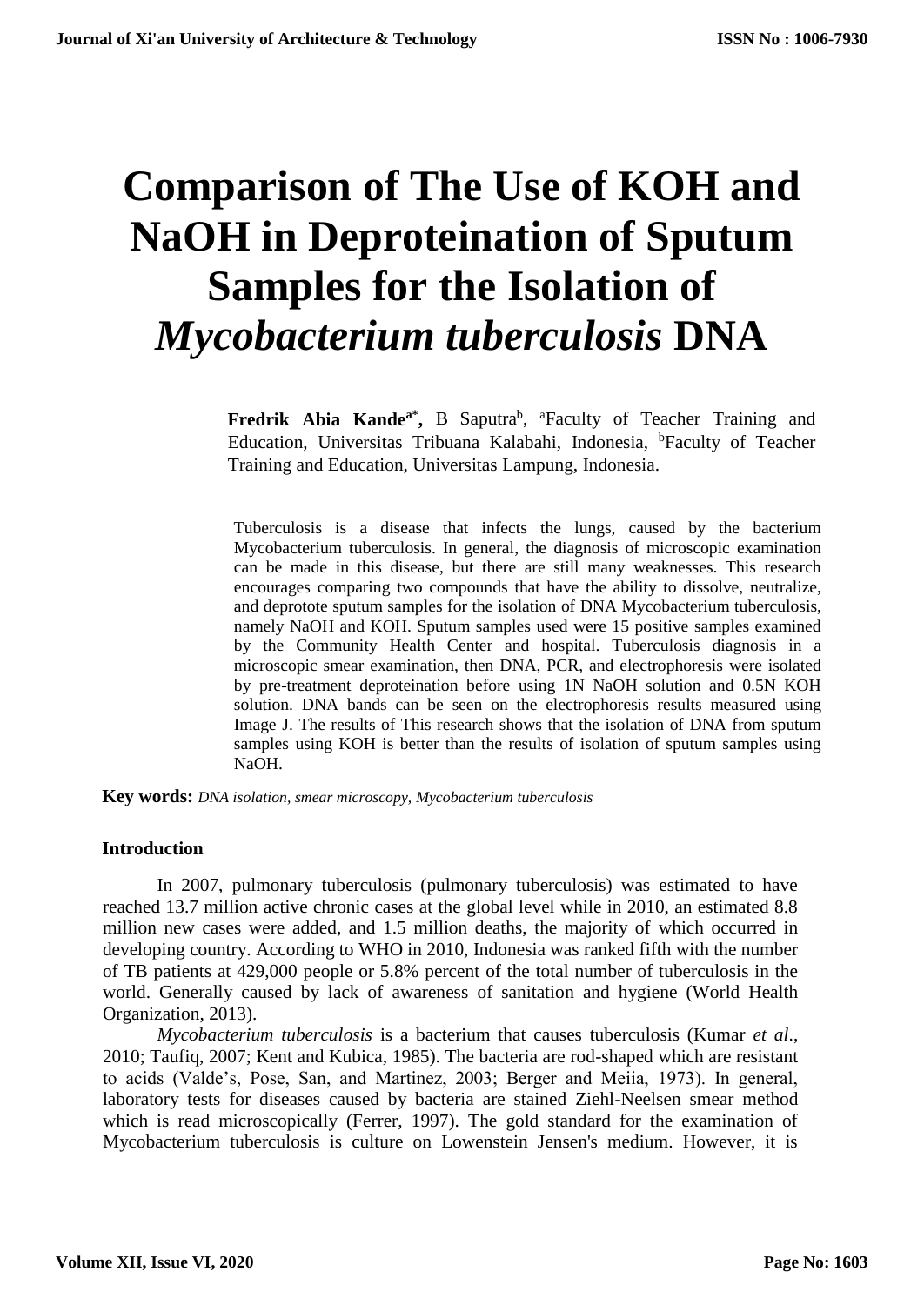suspected that there are still weaknesses, including the time required to diagnose the disease. BTA microscopic examination is also carried out to diagnose TB disease, but often errors in reading and the quality of preparations have an effect on the results of the diagnosis so that it will cause false positive and negative results (Jawetz, Melnick, Adelberg, 2007; Seibert, Haynes, Middleton, and Bass, 1999).

At this time, the application of biotechnology in the health sector is starting to develop rapidly. DNA isolation techniques, PCR (Polymerase Chain Reaction) and electrophoresis are widely used in several countries to diagnose various diseases (Fatchiyah, 2011; Moon, Chang, and Kim, 2005; Nagesh, Sehgal, Jindal, and Arora, 2001). This is because biotechnology applications have a higher level of sensitivity in detecting a disease. For example, to examine the isolation of DNA Mycobacterium tuberculosis, sputum (phlegm) samples are used in small volumes and with a faster time but provide accurate results (Mishra, Singhal, Chauhan, Katoch, and Srivastava, 2005; Gomez et al., 2012). It is this progress and development that will help in determining the steps to be taken in overcoming various health problems (Fatchiyah, 2011; Mirza, Restrepo, McCormick, and Fisher-hoch, 2003).

In the process of DNA isolation, sodium hydroxide (NaOH) is used for the neutralization step of acidic sputum samples, sputum samples are made in a neutral state so as not to degrade DNA. Then NaOH is also used for the pre-deproteination stage, namely removing the protein or dissolving the protein in the sputum sample before entering the DNA isolation stage. NaOH can be used because it has strong alkaline properties so that it can neutralize sputum and has a fairly good deproteination rate. In addition, NaOH does not interfere with DNA and does not degrade DNA so it is safe for use in the isolation process. However, in the application there are still many impurities or contaminations that are seen in the DNA band formed on electrophoresis. Therefore, other substances that have the same function as NaOH can be used as alternatives in the neutralizing and pre-deproteination stages (Jawetz, Melnick, Adelberg, 2007; Amin et al., 2011). There are other compounds that have properties such as NaOH and have a higher solubility, namely potassium hydroxide (KOH). Potassium hydroxide will neutralize sputum samples which are acidic and can help precipitate proteins and clean up various disturbing contaminations (Carlsson, Marek, and Keith, 1974).

## **Research Method**

The population used in this study were all patients who examined their sputum samples in several Community Health Centers and hospitals in the city of Bandar Lampung. The determination of sample size in this study was determined based on the results of the Acid Resistant Basil examination. Where outpatients have been diagnosed with pulmonary tuberculosis on smear examination in accordance with the IUALTD (International Union Against Tuberculosis and Lung Disease) criteria. According to Kasjono and Yasril (2009) this type of research uses a sample size of 15 samples per group. The examination material used was tuberculosis patients' sputum. Sputum is obtained directly by isolating DNA from sputum samples after pre-deproteination first, then followed by PCR and electrophoresis (Gopi, Madhavan, Sharma, and Sahn, 2007).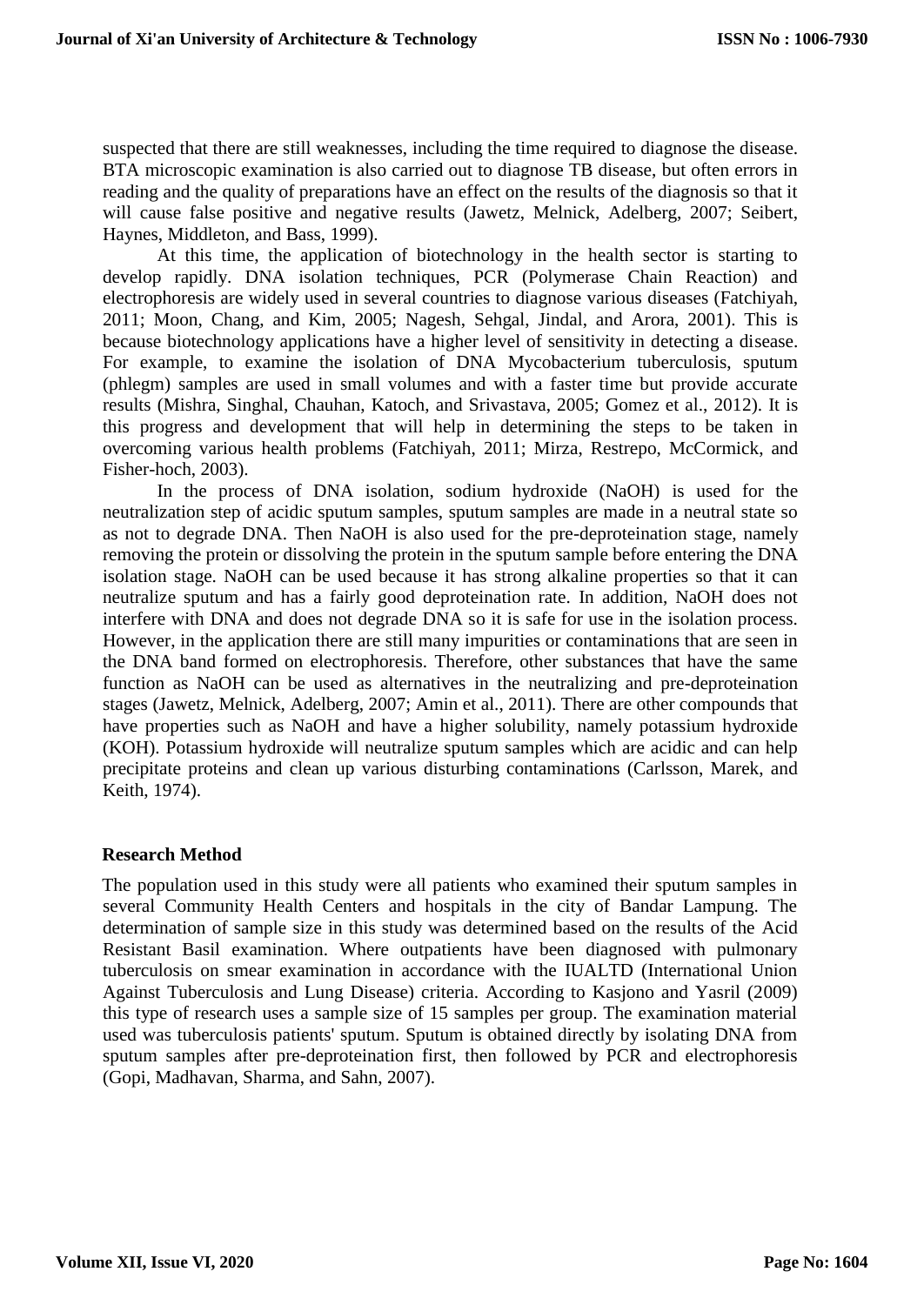### **Results and Discussion**

This study used 15 samples of sputum that had been microscopically examined and diagnosed with pulmonary TB positive at several Community Health Centers and hospitals in Bandar Lampung City. Of the 15 sputum samples, there were 13 samples (87%) that were male and 2 samples (13%) were female, so there were 13 samples (87%) of productive age ie 15-50 years and 2 samples (13%) over 50 years old. The following are sputum sample characteristics data and the results of smear microscopic examination for each sputum sample conducted by the Public Health Center and hospital. Table 1 shows the percentages and results of smear microscopic diagnosis with Ziehl Neelsen's staining and sputum characteristics based on data obtained from several Community Health Centers and hospitals in Bandar Lampung City.

| <b>Diagnosis Results</b> | <b>Number of Samples</b> | Percentage |  |
|--------------------------|--------------------------|------------|--|
| Positive 1               |                          | 20%        |  |
| Positive 2               |                          | 53%        |  |
| Positive 3               |                          | 27%        |  |
| Total                    |                          | 100%       |  |

**Table 1.** Percentage Variations in Ziehl Neelsen's Staining Examination Results

The effect of using 1 N NaOH and 0.5 N KOH on the results of DNA isolation from sputum samples was seen in the thickness of the DNA band at electrophoresis. The thicker the DNA band seen on the electrophoresis results, the more DNA is isolated, the better the deproteination ability of the sputum sample by a substance capable of deprototeing, the purer the DNA produced (the absence of a smear). In this study it was seen that sputum samples deproteinated using 0.5 N KOH showed clearer DNA band results (see Figure 2). In addition, it was seen that the results of DNA isolation depreciated using 1N NaOH showed a long and clear smear compared to the results of isolation of sputum samples depreciated using 0.5 N KOH (see Figures 1 and 2). This can basically be seen directly, but in this study the results of electrophoresis were further processed using software, namely image J.



**Figure 1.** DNA Electrophoresis Results using NaOH (M: Marker, CN: Control Negative, CP: Control Positive)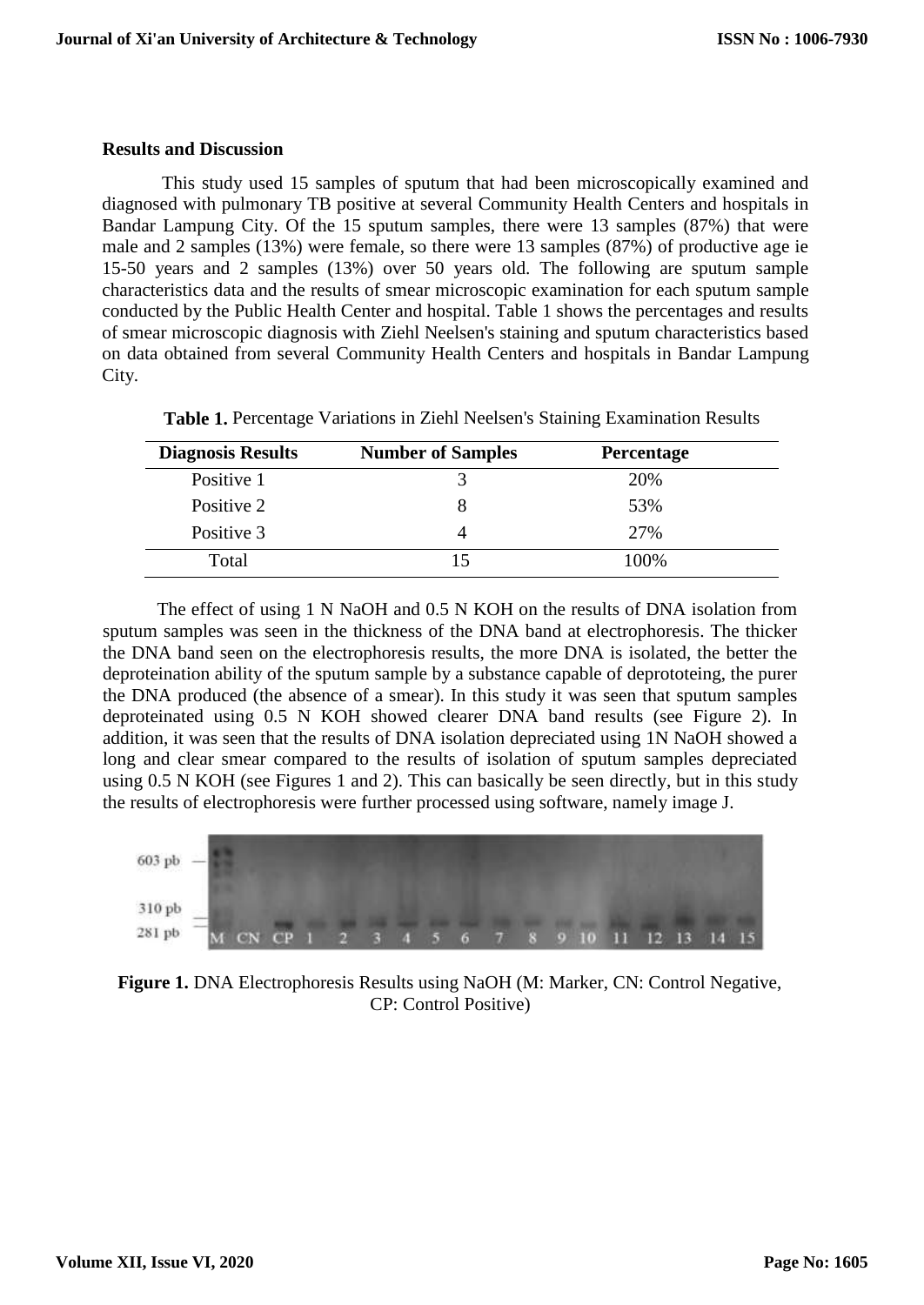

**Figure 2.** DNA Electrophoresis Results using KOH (M: Marker, CN: Control Negative, CP: Control Positive)



**Figure 3.** Measurement of Image J Results Based on Area of DNA Band from DNA Isolation Results using 1 N NaOH and 0.5 N KOH

Figure 3 shows the area of DNA bands treated using image J. Where the 15 samples that have been processed all show that the area of DNA band isolated from sputum samples deproteinated using 0.5 N KOH is greater than 1 N NaOH, this is in accordance with the seen visually in electrophoresis and the results of measurements using image J.

Sputum samples were pre-deproteinated using 1 N NaOH and 0.5 N KOH to remove proteins in the sputum, then proceed with the process of DNA isolation with the principle of lyse cell membranes or cell walls, extraction, precipitation, purification, and elution. This series of isolation processes is very long and continuous, mistakes at one stage will make the results of insulation is not good. Therefore, each phase of isolation must be considered, especially reagents used such as buffer lysis which serves to lyse cell membranes so that DNA comes out of cells, Proteinase K to degrade proteins, phenol-chloroform which functions to extract, NaOAC to remove other molecules besides DNA, cold ethanol for purification, and H2O free Rnase to preserve and dissolve DNA (Jawetz, Melnick, and Adelberg, 2007). After the DNA isolation process is carried out electrophoresis to see whether the results of DNA isolation that has been done produce DNA bands, if the isolated samples produce DNA bands on the electrophoresis then it can proceed to the next stage namely PCR to multiply or amplify the DNA results from the isolation process. Then after the isolation process is completed, the DNA from the isolation will be measured for purity and DNA concentration using a spectrophotometer.

This research was conducted to compare the use of two compounds that have similar characteristics, namely being able to dissolve, neutralize, and deproteinate sputum in the process of DNA isolation of Mycobacterium tuberculosis. The results of DNA isolation from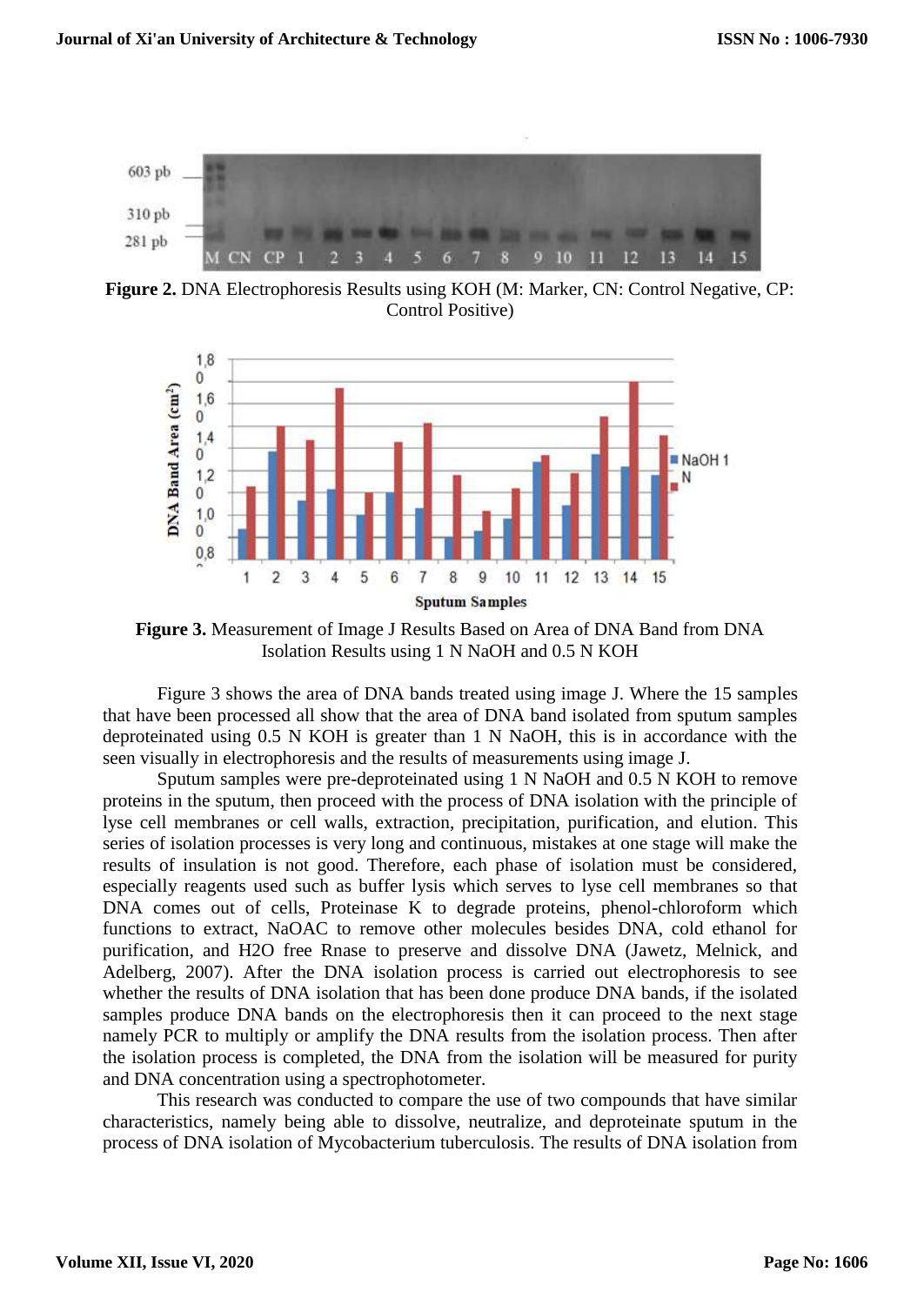sputum samples deprototeed with 0.5 N KOH give better results compared to the results of sputum isolation depreciated with 1 N NaOH. Visually visible on the electrophoresis results from several sputum samples, KOH shows less smears than with NaOH. In the results of sample number electrophoresis 11 there was a smear in NaOH while in KOH there was no visible smear. As for samples number 2, 4, and 6 the NaOH looks long and clearly visible smears but on KOH only looks short smears. Sample number 1 was not seen in NaOH but in KOH there was a DNA band. For samples number 3, 5, 7, 8, 9, 10, 12, 13, 14 and 15 there were no visible smears, but DNA bands from sputum samples depreciated with 0.5 N KOH showed clearer results compared to DNA bands from sputum samples deproteinated with NaOH 1 N. The above can be caused by a long isolation process that starts from predeproteination of sputum samples, cell membrane or cell wall lysis, extraction, precipitation, purification, and elution have continuity in each process, so incorrect or inadequate treatment of each sample will be very influential when viewed on electrophoresis, whether there is a visible smear or no DNA band on the electrophoresis because the concentration of isolated DNA is too low. The better ability of 0.5 N KOH in deproteinating sputum samples for DNA isolation will make DNA purer and free from macromolecules such as proteins and RNA which are commonly called smears on electrophoresis (Ferreira and Rasband, 2010).

In addition to visualization seen on the DNA band in electrophoresis, the effectiveness of KOH in deproteinating sputum samples for DNA isolation is strengthened by measuring the area of the DNA band using a J image that measures the area of the DNA band based on the densitometry principle by looking at the thickness or density of the resulting DNA band (Ferreira and Rasband, 2010). Image J is widely used to measure DNA band thickness on electrophoresis or measure cell thickness as in the research of Ramadhani, Suvifan, and Lusiyanti (2013) looking at blast cell thickness and Aryantha, Mulyani, and Ariffudin (2008) DNA microsatellite research to find seed evaluation methods mushroom. The results of J image measurements were carried out 10 times in each band under study then the measurement results were averaged, the average results were processed using Excel to see the mean value, median, and standard deviation between NaOH 1 N and KOH 0.5 N.

The results of measurements with image J in Table 4.4 show that the process of neutralizing and deproteinating sputum samples using KOH 0.5 N has a larger area than NaOH 1 N. Image J measures the DNA bands produced on electrophoresis based on the area of each band DNA. The results of image J are comparable to the visualization of the DNA band seen on electrophoresis, the clearer the DNA band produced, the greater the area produced by image J. The results of image J measurements are processed using Excel to obtain the mean value, median, and standard deviation of each each test material, namely 1N NaOH and 0.5N KOH. There is a difference in the mean or mean value indicating that 0.5N KOH has clearer visualization results and a measurement of the image J is greater than 1N NaOH.

The use of KOH is more effective in deproteination compared to NaOH. The effectiveness of KOH in deproteinating sputum samples is because KOH has greater solubility than NaOH, so that KOH is able to hydrolyze hydrogen bonds to proteins faster and more effectively than NaOH. High solubility will make hydrogen bonds in KOH bind to hydrogen bonds in proteins to H2O or water (Taufiq, 2007).

Electrophoresis requires marker, positive control, and negative control to avoid errors in determining the base pair of DNA and prevent false positives or negatives. Markers serve as DNA markers to see the length of the DNA base pair, the base pair length for Mycobacterium tuberculosis is 281-310 base pairs (Ferrer, 1997). Positive controls are used to prevent false negative results due to errors in processing and as a reference for positive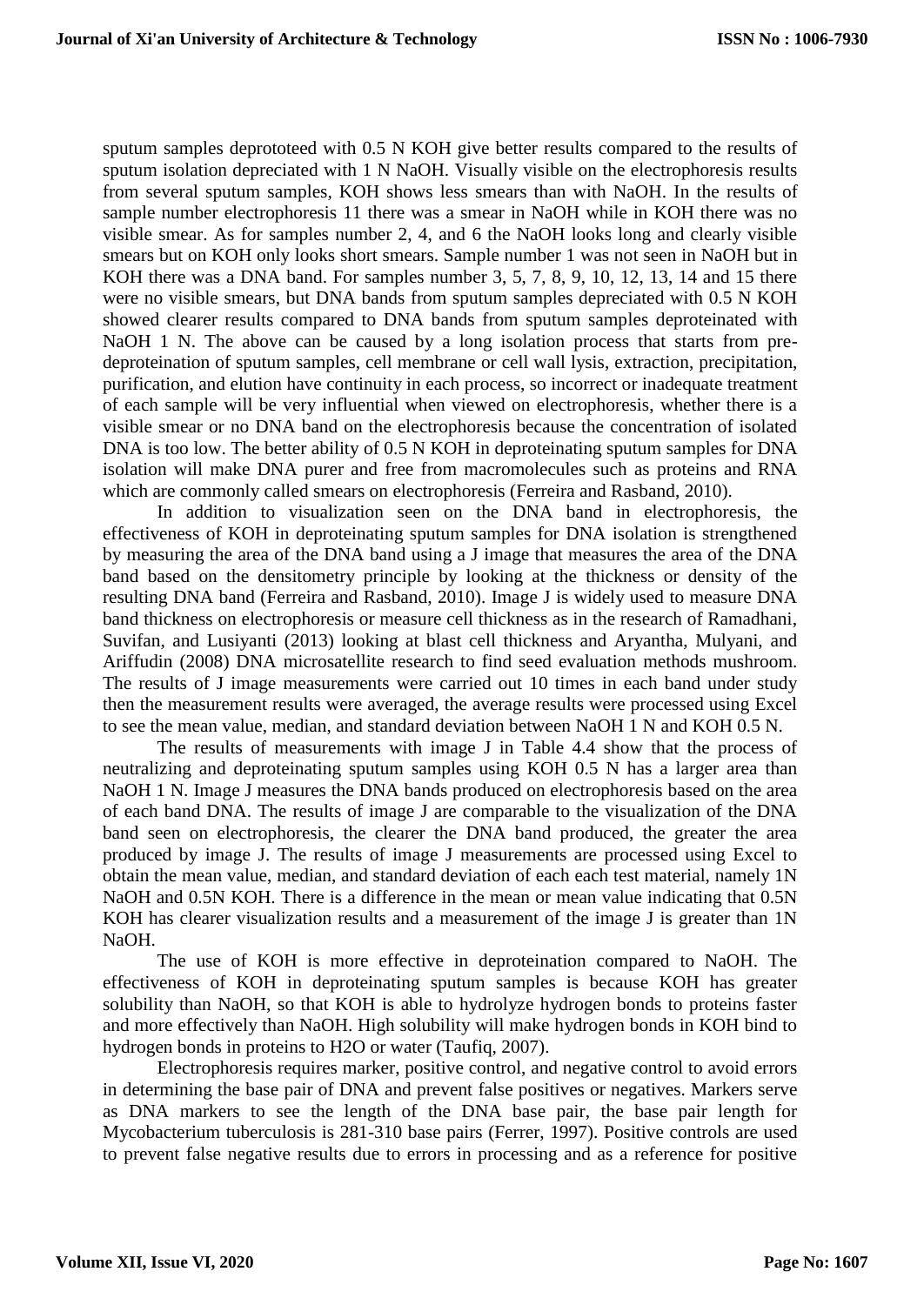DNA samples there are bands. Positive control can be used as a reference because it comes from pure culture of the bacterium Mycobacterium tuberculosis which will definitely show DNA bands that match the base pair of Mycobacterium tuberculosis DNA in the marker. Negative controls are used to prevent false positive results that occur due to errors in workmanship and to see whether there is contamination in the PCR process. Of the 15 sputum samples studied, all of these samples were in the base pair range corresponding to the marker and parallel to the positive control, and the absence of a band on the negative control showed that the PCR process was going well (Sameh, 2012).

This study provides information on the comparison of the use of KOH and NaOH in deproteination of sputum samples in DNA isolation of Mycobacterium tuberculosis that has not been previously reported. The information is expected to be able to add references and knowledge about the ability of KOH in depotreination for the isolation of Mycobacterium tuberculosis DNA. Potassium Hydroxide (KOH) with a higher depotreination ability can be used as a depoterination agent for sputum samples for DNA isolation of Mycobacterium tuberculosis to produce a clearer DNA band and no visible smears.

## **Conclusion**

Visualization of DNA bands on electrophoresis using 0.5 N KOH is clearer than visualization of DNA bands on electrophoresis using NaOH 1 N. There is a mean difference between NaOH 1 N and KOH 0.5 N. The mean value of KOH 0.5 N is greater than NaOH 1 N with a mean difference of 0.43. Therefore, health workers are advised to be able to review and determine the diagnosis of pulmonary TB disease using a modified PCR method at the stage of DNA isolation using 0.5 N KOH so that the results of the DNA band look better and clearer.

## **Acknowledgements**

We would like to say thanks a lot to the Lembaga Pengelola Dana Pendidikan (LPDP) Indonesian endowment fund for education, Finance ministry of Indonesia for supporting this research.

## **References**

- Amin, I., Muhammad, I., Zunaira. A., Muhammad, S., Samia, A., and Abrar, H. (2011). PCR Could Be A Methode Of Choice For Identification Of Both Pulmonary And Extra-Pulmonary Tuberculosis. *BMC Research Notes*, 4(2).
- Aryantha, I. N. P., Mulyani, Y., and Ariffudin, R. (2008). Penanda Molekul DNA Mikrosatelit untuk Karakterisasi Bibit jamur Kuping (*Auricularia polytricha* [Month.] Sacc). *Jurnal Matematikan dan Sains*, 13(*1*).
- Berger, H. W. and Meiia, E. (1973). Tuberculous Pleurisy. *Chest*, 63: 88–92.
- Carlsson, J., Marek, P. J., and Keith, B. (1974). A Convenient Spectrophotometric Assay For The Determination Of L-Erghothioneine In Blood. *Biochem. J*, 139: 239 – 240.
- Fatchiyah, A. (2011). *Biologi Molekuler Prinsip Dasar Analisis*. Jakarta: Erlangga.
- Ferreira, T. A, Rasband, W. (2010). *The ImageJ User Guide Version 1.43*. Canada: McGill University.
- Ferrer, J. (1997). Pleural tuberculosis. *Eur Respir J*, 10: 942–947.